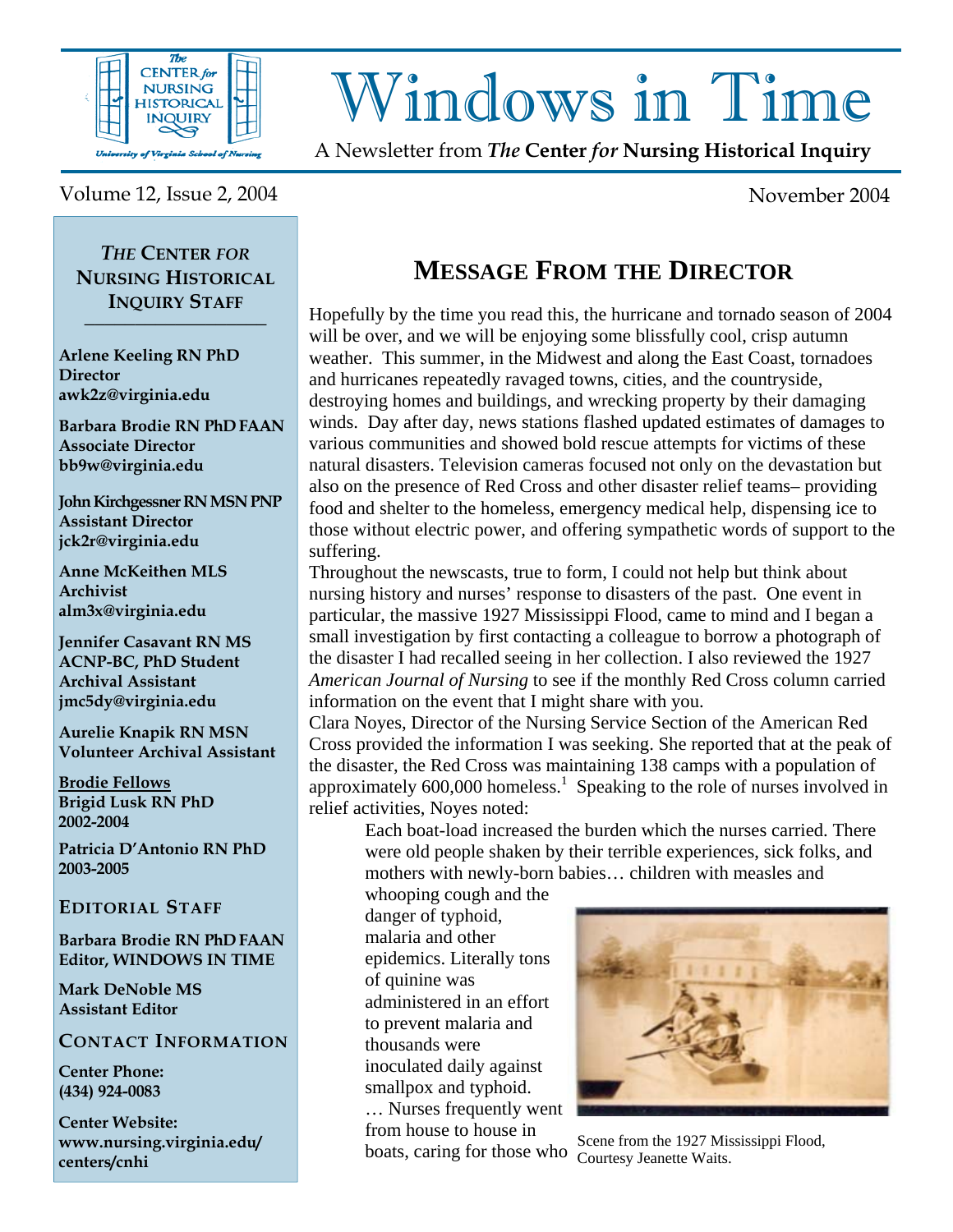

**The Center for Nursing Historical Inquiry (CNHI), established at the University of Virginia in 1991 to support historical scholarship in nursing, is dedicated to the preservation and study of nursing history in the United States. The history of nursing in the South is especially emphasized as a focus of inquiry. The goals of the Center include the collection of materials, the promotion of scholarship, and the dissemination of historical research findings.** 

*(Continued from page 1)* 

were marooned on second and third stories. One nurse went her rounds in hip boots! Another reported that she wore out her hypodermic needles during the rush of inoculations, and not being able to secure more, kept her eyes alert for the first grindstone that appeared about the water, salvaged it and sharpened them to continue her work. ...

Noyes stated that the Red Cross was supported in their disaster relief work by local hospitals, health departments and visiting nurses associations. As in war time, make-shift hospitals were created in schools, a community spirit pervaded, and life went on. (In less than a month, fifty babies were born in the two hospitals established in local school buildings.)<sup>3</sup> Protective health measures were also initiated. According to one nurse: "I gave 75 ounces of quinine in little paper sacks and capsules, as long as it lasted, to more than 300 people a day. Many were suffering from chills and fevers."<sup>4</sup>

Today, nurses involved in disaster relief have disposable syringes, prepackaged medicines, bottled water and numerous high tech interventions to assist them in caring for victims of floods, earthquakes, and other disasters. What has remained constant, for over a century, is that nurses quickly step forward to volunteer to aid victims of disasters whether in the U.S. or in foreign lands. For those seeking to identify "enduring issues" in nursing, perhaps disaster nursing should be considered.

<sup>1</sup>Noyes, C. Department of Red Cross Nursing, *American Journal of Nursing.* October 1927, XXVII, (10): 857 <sup>2</sup> <sup>2</sup>IBID, p.857 <sup>3</sup> IBID, p. 858  $4$  IBID, p. 859

Plea While

#### **KEELING RECEIVES AN AWARD**

Arlene Keeling received the American Association for the History of Nursing's prestigious Lavinia L. Dock Award for Exemplary Historical Research and Writing at their  $21<sup>st</sup>$  annual conference held in Charleston on October 1, 2004. The award acknowledged the quality and originality of Dr. Keeling's scholarly article: *Blurring the Boundaries between Medicine and Nursing: Coronary Care Nursing, circa the 1960s*  which appeared in the (2004) *Nursing History Review***.**

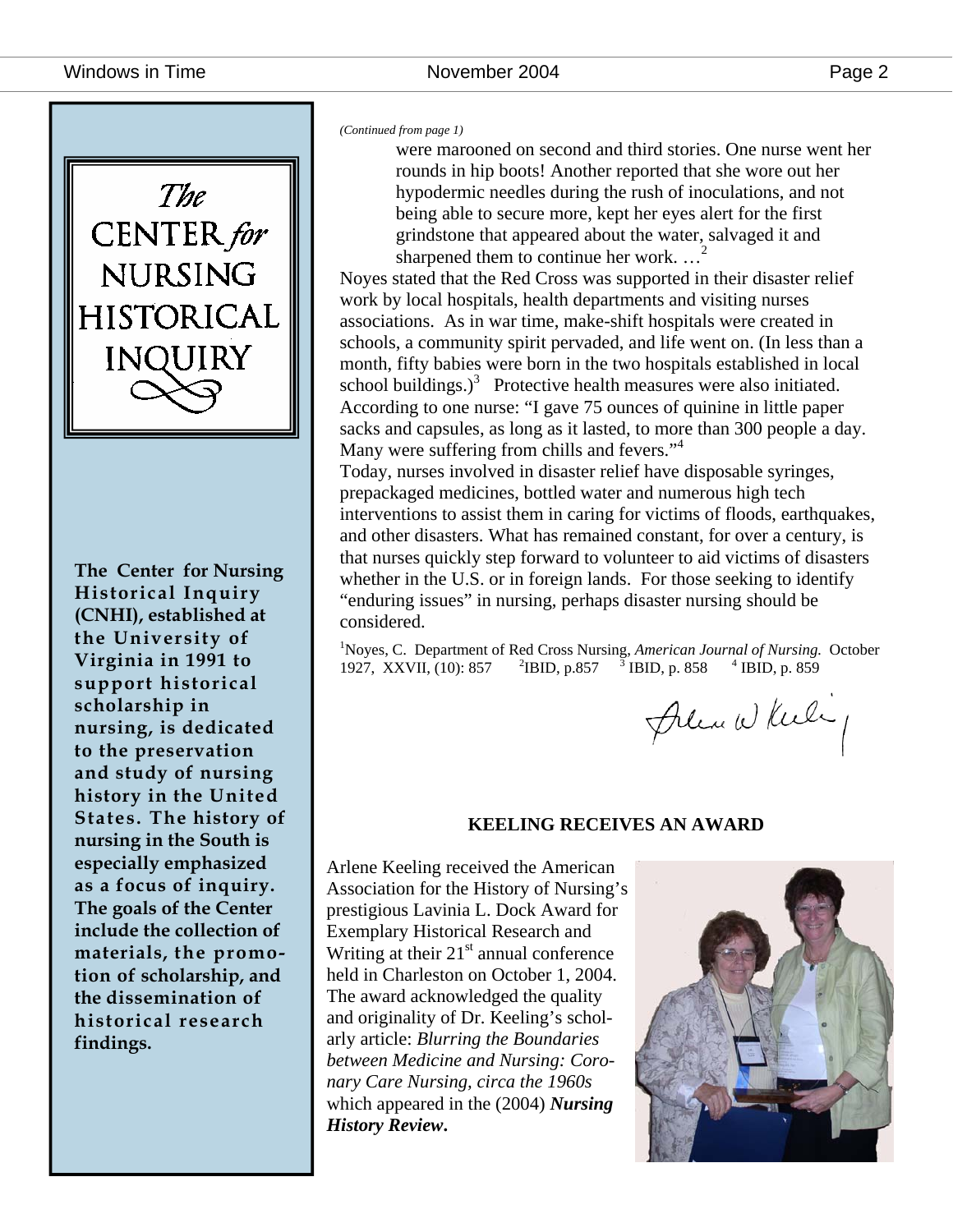Windows in Time **November 2004** Page 3

## **THE CENTER'S CALENDAR OF EVENTS**

**SPRING 2005 HISTORY FORUMS** McLeod Hall Room 5044 12:00 - 1:00 PM

**November 16, 2004** 

Patricia D'Antonio RN, PhD Adjunct Associate Professor of Nursing University of Pennsylvania

*American Nursing: Neighborhood Work and National Mission* 

#### **January 25, 2005**

John Kirshgessner, MSN, PNP, Doctoral Candidate, Assistant Professor, UVa School of Nursing

> *A Herculean Task*: *Staffing the University of Virginia Hospital*

> > **February 22, 2005**

Joy Buck, MSN, RN UVa School of Nursing

*Netting the Hospice Butterfly*: *Medicare and the Metamorphosis of an Ideal, 1965- 1986.* 

## THE 12TH ANNUAL

AGNES DILLON RANDOLPH AWARD/ **LECTURE** 

Darlene Clark Hine, the Board of Trustees Professor of History at Northwestern University, will be



the recipient of the 2005 Agnes Randolph Award. A pioneer and prolific scholar of African American women's history, Dr. Hine was selected because of her seminal, scholarly and eminently readable *Black Women in White: Racial Conflict and Cooperation in the Nursing Profession, 1890-1950*.

Dr. Hine will present

*The Long Struggle*: Health, Education, and Social Welfare Professionals in the South, 1930-1955

Claude Moore Health Sciences Library — History Collections, 4-5:30 p.m, **All are invited! — Reception to Follow**



#### **2003 Brodie Research Fellow**

Dr. D'Antonio's study examines the history of early  $20<sup>th</sup>$  century nursing through the eyes of nurses who also worked as wives, mothers, and neighbors in communities across the United States. After examining archives in Boston, Philadelphia, Salt Lake City, San Francisco, and Chapel Hill, North Carolina, she is able to place these early nurses within the social fabric of their families and communities, and explore their experiences, choices, contributions, and some of the opportunities the nursing profession provided to them.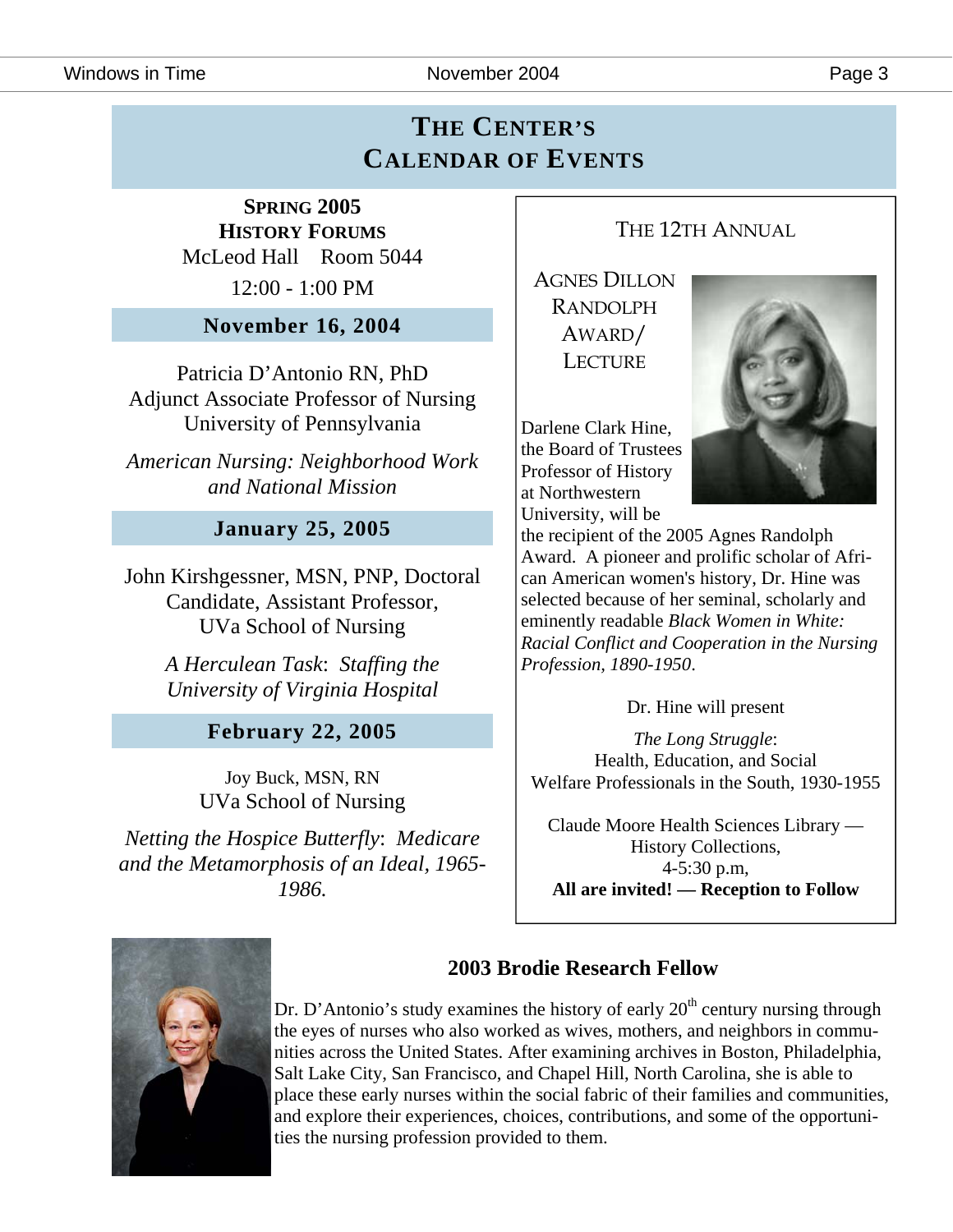## **CENTER ACTIVITIES AND AWARDS**

#### **CENTER ACTIVITIES**

#### **2004 STAFF PRESENTATIONS/ PUBLICATIONS**

**Brodie, B**. (May) "Virtue and Good Works are Healing Medicine." Sigma Theta Tau, Beta Kappa Chapter's Community Service Award ceremony: given to the University of Virginia Hospital Auxiliary. Charlottesville, Virginia.

**Keeling, A**. (April) "A Vision to Lead": Reflections on the Contributions of Lillian Wald and Mary Breckenridge." Keynote Address: Nursing Honor Society Induction Ceremony, Roanoke, Virginia.

**Keeling, A.** (July) "Historical Perspectives on the Expanding Scope of Practice of Nurses' Work: Dispensing, Furnishing, and Prescribing Medications in the U.S. in the  $20<sup>th</sup>$  Century." Sigma Theta Tau International,  $15<sup>th</sup>$  International Research Congress, Dublin, Ireland.

**Keeling, A**. (October) "Providing Care in the 'Hoot Owl Hollars': Nursing, Medicine and the Law in the Frontier Nursing Service 1922-1950." American Association for the History of Nursing's Annual Conference. Charleston, South Carolina.

**Keeling, A. (2004)** Blurring the boundaries between medicine and nursing: Coronary care nursing in the 1960's. **Nursing History Review**, 12:139-164**.** 

**Keeling, A. and Bigbee, J. (2004)** The history of advanced practice nursing. In Hamric, Sprouse & Hanson Editors, Advanced **Nursing Practice** 3rd Edition, W. B. Saunders Publishing. p. 4-45.

**Keeling, A**. **(2004**) Professional nursing comes of age, 1859-1999. In Chitty, K. Editor, **Profes**sional Nursing Concepts and Challenges  $4<sup>th</sup>$ Edition, W. B. Saunders Publishing p. 1-28.

#### **STUDENT PRESENTATIONS/ PUBLICATIONS**

**Bernier, F**. (April) "They Did the Best They Could": Army Nurses Serving in the Pacific in WWII. Nursing History Forum, University of Virginia School of Nursing.

**Buck, J.** (May) Weaving the Tapestry of Care: The Role of Nurses in Palliative Care. Marsh McCullough Palliative Care Conference. Martinsburg Veterans' Administration Medical Center. Shepherdstown, WV.

**Buck, J.** (May) Multidisciplinary Palliative Care in a Rural Setting. Marsh McDullough Palliative Care Conference. Martinsburg Veteran's Administration Medical Center. Shepherdstown, WV.

**Buck, J.** (July) At Home in the Company of Strangers: Specialization of Home Care of the Dying 1965-1982. Sigma Theta Tau International,  $15<sup>th</sup>$  International Congress, Dublin, Ireland.

**Buck, J.** (2004**)** Hands across the waters: Cicely Saunders, Florence Wald, and the American hospice movement. **International Hospice Information Bulletin**, 2, (4), 9-10.

**Buck, J**. (October) Nursing Care at the End of Life: A Historical Perspective. End of Life Nursing Education Consortium. Prince George's Medical Center, Cheverly, MD.

**Buck, J**. (October) Achieving Quality Care at the End of Life: Role of Nursing in Health Policy. End of Life Education Consortium. Prince George's Medical Center. Cheverly, MD.

**Casavant, J**. (September) University of Virginia's Base Hospital 41 in France: WWI. Nursing History Forum, University of Virginia School of Nursing.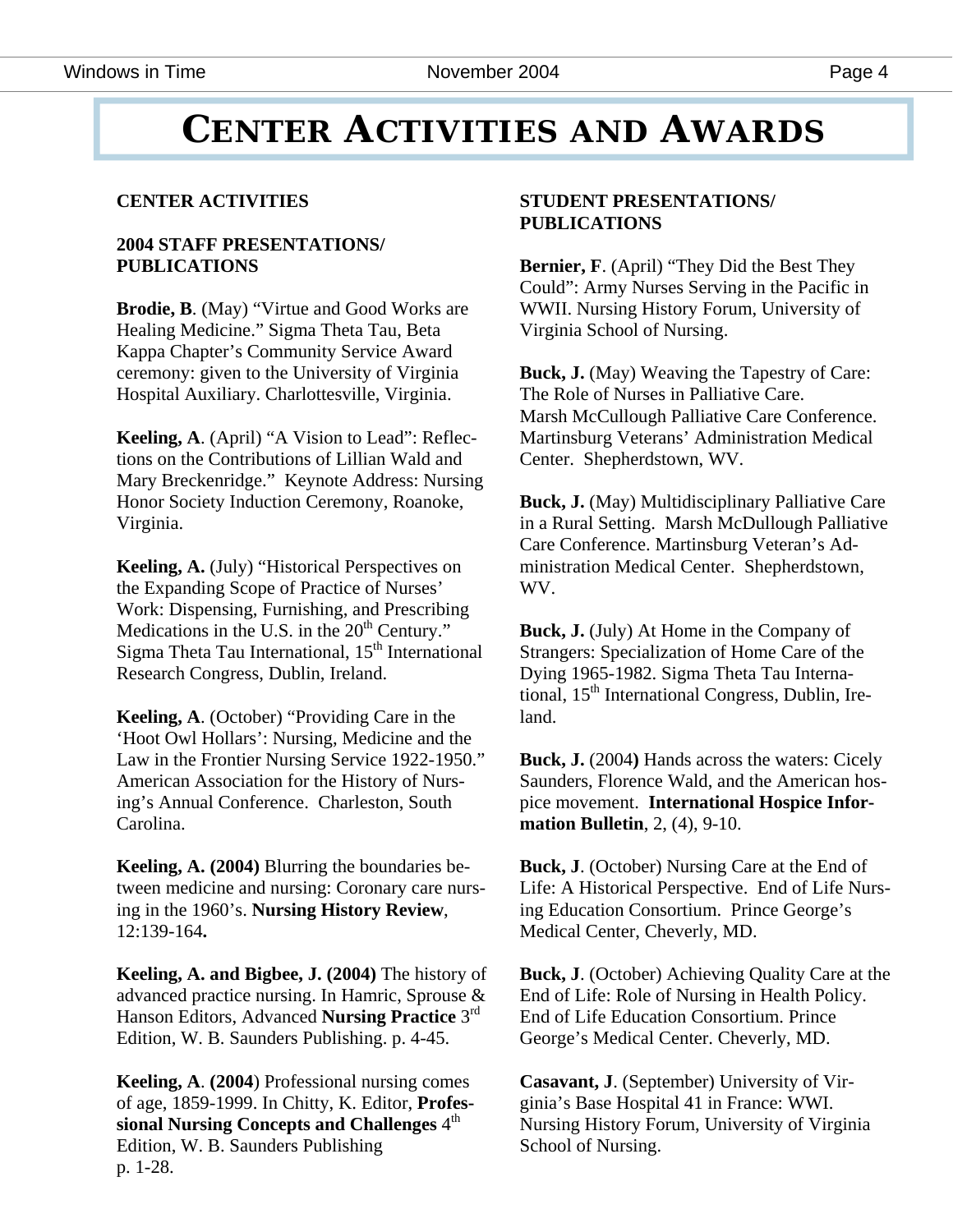## **CENTER ACTIVITIES AND AWARDS**

**Casavant, J**. (October) "Soldiers of the Cross": The Role of Nurses in Base Hospital 41, WWI". American Association for the History of Nursing's Annual Conference. Charleston, South Carolina.

**Rose, K.** (October) "What Can We Do for the Elderly?": Home Nursing Care for the Elderly 1900- 1929. Nursing History Forum, University of Virginia School of Nursing.

**Weierbach, F**. (September) "More Efficient and Effective": Combining the IVNA and Richmond City Health Department 1953-1966." American Association for the History of Nursing's Annual Conference. Charleston, South Carolina.

**Weierbach, F.** (October) "Joining Forces for the Improvement of Patient Care": Merging the IVNA and the Richmond City Health Department 1953-1966. Nursing History Forum, University of Virginia School of Nursing.

#### **POSTER**

**Rose, K.** (October) "The Vexed Question of the Elderly": Nurses' Role in Home Care of the Elderly 1900 – 1929. American Association for the History of Nursing's Annual Conference. Charleston, South Carolina.

## **Meet Our New Archivist**

We are pleased to announce that Anne McKeithen was appointed as the Center's new archivist on October 5, 2004. Anne holds a Master's degree in Library Science from the University of North Carolina and has worked as at medical, research and public libraries. Anne is also a published author with articles appearing in the *New York Times Book Review, Washington Post,* and *Country Home*. Recently she completed a book-length manuscript based on her research into the nature of race in the small North Carolina town (Aberdeen) where she grew up.

We are delighted that Anne has joined us in the Center. She looks forward to meeting and helping the many people who contact the Center seeking information on nursing history.



She can be reached at the Center by phone at (434) 924 0083 or by e-mail: alm3x@viginia.edu

#### *BARBARA BRODIE NURSING HISTORY FELLOW 2005-2006*

*The Center for Nursing Historical Inquiry Barbara Brodie Nursing History Fellowship*, a postdoctoral award, is open to nurses engaged in historical scholarship that advances the field of nursing history. Applications for the \$3000 award are due October 15, 2005, and the recepient will be announced in December, 2005. The new Barbara Brodie Nursing History Fellow will present a paper from their study in the Center's History Forum series.

Selection of the fellow will be based on the scholarly quality of the investigator's project including: the clarity of the project's purpose, its rationale and significance, the rigor of its methodology and questions posed, and its potential contributions to the field of nursing.

The application and a curriculum vitae should be sent to Dr. Arlene Keeling, Director, Center for Nursing Historical Inquiry, University of Virginia School of Nursing, PO Box 800782, McLeod Hall, Charlottesville, Virginia 22908. Applications are available on the Center's Web site, at **http://www.nursing.virginia. edu/centers/cnhi/hrfellowship.html**.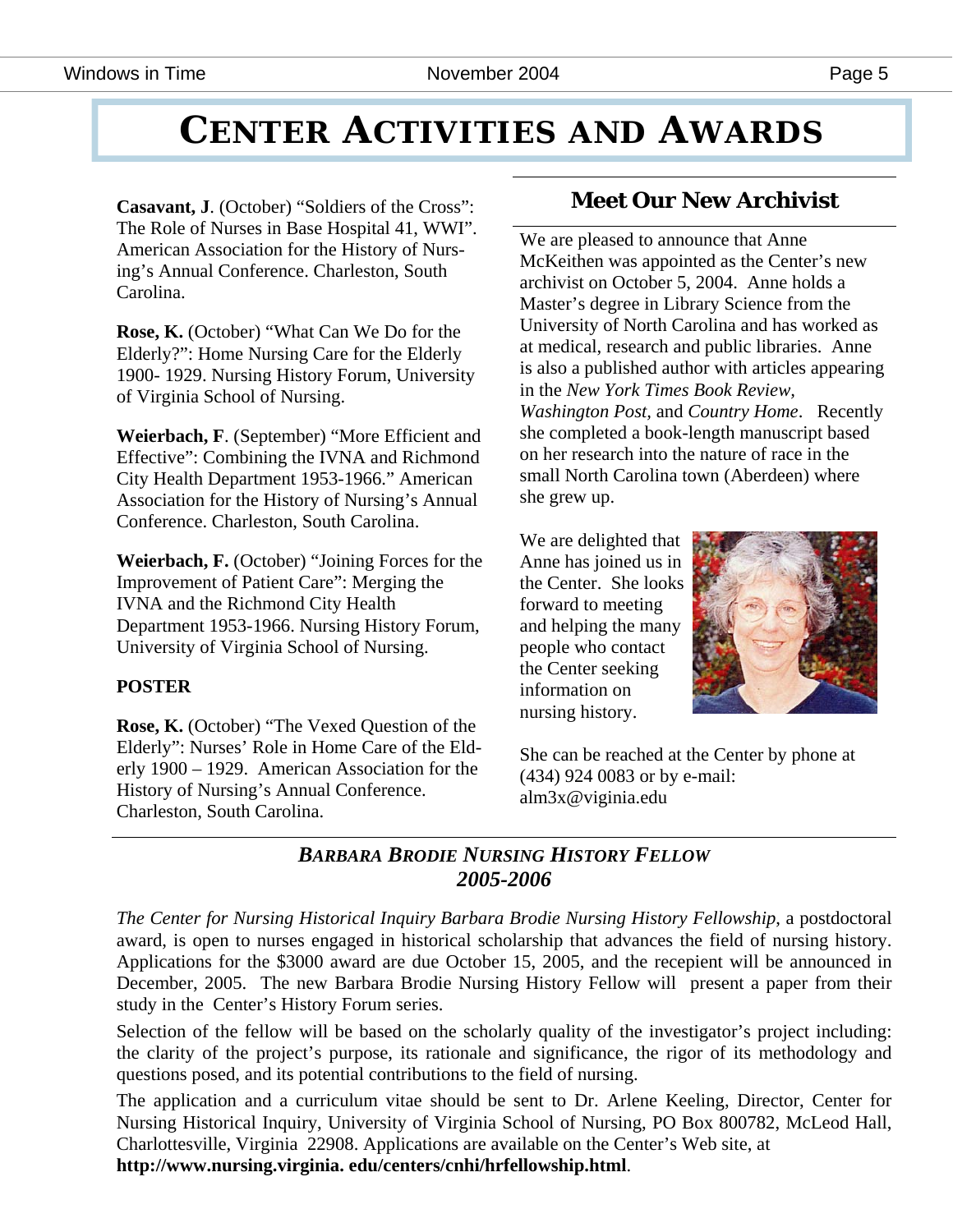### **THE SEARCH FOR PENICILLIN**

#### **BARBARA BRODIE, RN, PhD, FAAN Madge M. Jones Professor of Nursing Emeritus**

In 1941, in war-torn England, a 43 year old Oxford constable, Albert Alexander, lay dying from an overwhelming infection from scratches on his face from tending his beloved roses. The ravaging infection had already caused the removal of his left eye, and his body now oozed pus, and purulent phlegm was coming from his lungs. Massive doses of sulfa had been used to stem the infection but it failed and death was imminent. In desperation, his physician and he agreed to try an experimental drug that had proven effective in an Oxford laboratory in curing infections in mice. The name of the drug was penicillin. Albert's first dose was 200 mg of intravenous penicillin. This was followed by three more 100mg doses, given three hours apart. Within 24 hours Albert's condition dramatically improved: his temperature began to return to normal, his scalp ceased oozing pus, and his appetite reappeared. To extend the small supply of experimental penicillin, the constable's urine was collected after each dose. Researchers then extracted the voided unused penicillin so that they might re-use it. Five days after his first dose of penicillin he was more active and the swelling of his face and right eye had nearly disappeared.

Over the next ten days Albert's condition steadily improved, and it appeared that he would fully recover. Unfortunately, the stabilization of his condition coincided with the depletion of the supply of penicillin. When signs of the infection returned on the  $16<sup>th</sup>$  day there was nothing anyone could do but watch the septicemia return, sweep through Albert's' body, and on the  $21<sup>st</sup>$  day, take his life. Although the researchers could not claim that penicillin had conquered Albert's staphylococci infection, they had seen it temporarily reversed the course of his infection, and it had not been toxic to him. (1) This small success was a necessary step in a long journey

towards producing an important class of drugs, antimicrobials, drugs that many believe added years to man's life span.

The first step in the discovery of penicillin begins with the work of Arthur Fleming, a graduate of London's St. Mary Medical school and pioneer microbiologist. A curious and inventive researcher, he was involved in work on molds and bacteria when, in 1928, he noted an interesting mold on a staphylococci seeded culture plate. The mold covered a large portion of the plate but the surrounding areas were devoid of any evidence of staphylococci. Recognizing that this was evidence of the antibacterial power of the mold, *Penicillium notatum*, Fleming began to experiment with ways to grow and understand how it worked. After discovering it produced an antimicrobial agent that acted against staphylococcal and streptococcal organisms, he named it penicillin, and published a paper on his results in 1929. He worked intermittently on penicillin until 1932 when, because of its unstableness and lack of proven therapeutic application, he turned his attention to studying vaccines and sulfa drugs. Many of his research colleagues had read or heard of Fleming's work on penicillin, but for the most part, most considered it a curiosity. (2)

#### **Oxford Group**

In 1938 three additional key figures in the discovery of penicillin appeared: physician/ physiologist Howard Florey, and biochemists Ernst Chain and Norman Heatley. All were young, eager researchers and interested in Fleming's work on penicillin. They formed a research team in Florey's Oxford's laboratory to investigate penicillin as a microbial antagonist.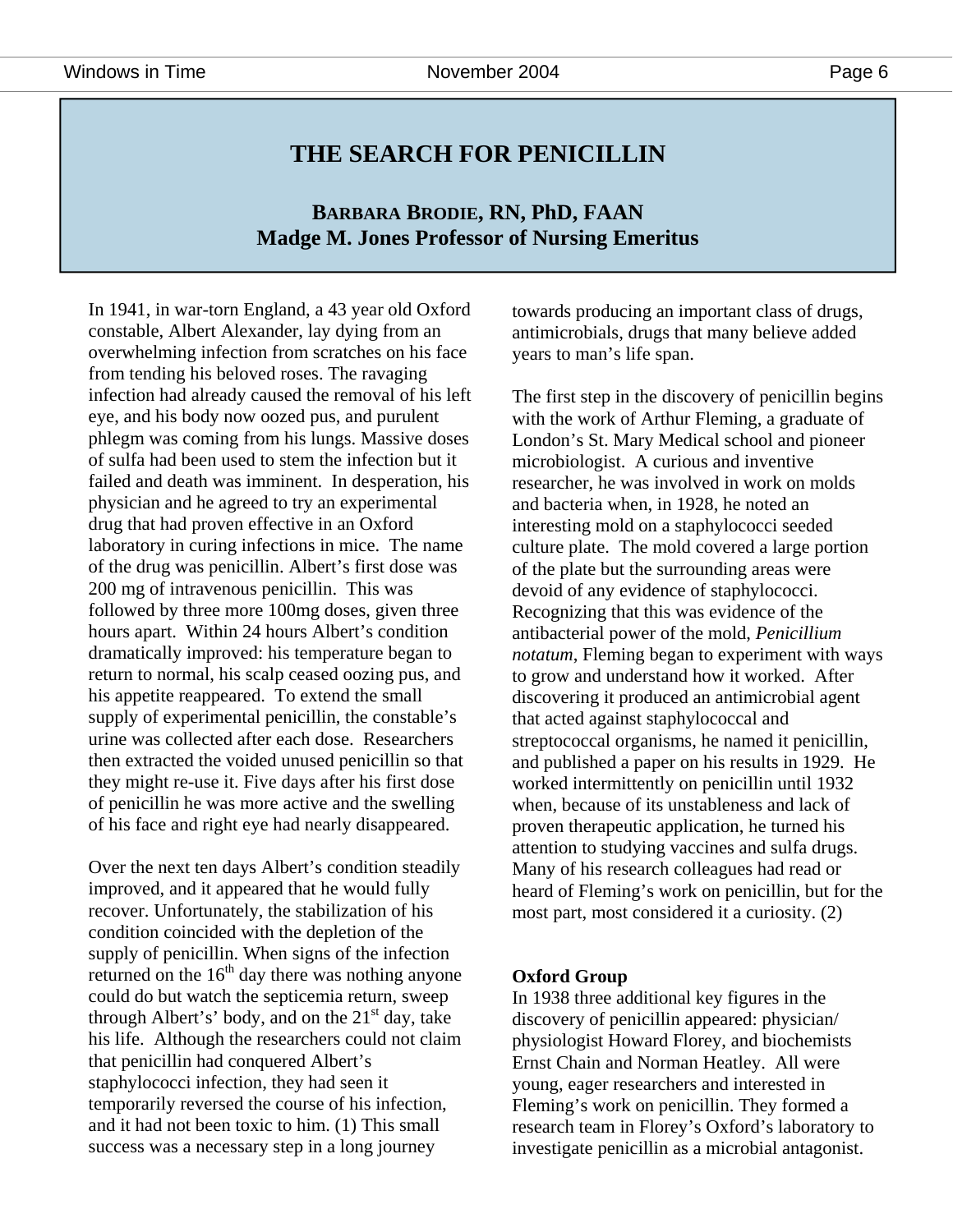Their research took on new importance in 1939 when it was discovered that penicillin possessed a chemotherapeutic potential to cure infections, and Great Britain was drawn into WWII. (3)

Over the next two years the team struggled to unravel the mysteries of penicillin so that they could produce, establish its potency, and test it *in vitro*. Growing an adequate supply of penicillin on cultural plates so that they could extract and purify it proved complex, costly, and involved tremendous resources. But without enough purified penicillin, the researchers' ability to test it in animals and humans could not go forward. War demands on British pharmaceutical firms plus the bombing of their factories prevented English drug companies from being able to produce large quantities of penicillin. (4) This obstacle, plus the threat of invasion by the Germans, drove the team to more creative ways to produce and protect penicillin. Fearing that they might suddenly have to evacuate their laboratory, Florey smeared penicillin mold on the inside of his coat so that he could be assured that, should he have to quickly leave the country, it would be with him.<sup>(5)</sup>



#### **U.S. Participation**

In June of 1941, Florey and Heatley journeyed to the U.S. to share their research with American scientists and pharmaceutical companies with the hope that their involvement would lead to mass production of penicillin, and a sharing of the some of the drug with the Oxford research group. American physicians and pharmaceutical firms were aware of Florey's research team's work and Merck Laboratory, and several physicians, had already produced small quantities of penicillin and begun experimentation. In addition, because of America's belief that it would soon be involved in the spreading world war, the federal government became very interested in the potential of penicillin to treat war wounds in its military forces. To this end the federal Office of Scientific Research and Development (OSRD) endorsed the efforts of Florey and Heatley to gain American cooperation in producing and testing penicillin.(6)

Within the first month Florey and Heatley visited most of the country's penicillin researchers and commercial pharmaceutical firms (Merck, Squibb, and Pfizer), and traveled to the U.S. Department of Agriculture's new Northern Research Laboratory (NRRL) in Peoria, Illinois. The challenge faced by the Americans was to find an effective way to manufacture vast amounts of purified penicillin. The NRRL, with its knowledge and capability of fermentation (necessary for the growth of penicillin), was seen as a logical place to find new strains of penicillin that would grow, not on flat surfaces, but immersed in large vats of fermentation liquid. Soil samples from across the globe were tested but the sample that proved most valuable was uncovered by Mary Hunt, an employee at NRRL. On a routine trip to Peoria food markets to search for interesting molds on fruits, Mary, known by her co-workers as "Moldy Mary," discovered a rotting moldy cantaloupe. After testing this mold it was found that it was a new organism, *Penicillium chrysogenum.* In addition, the mold was easily grown in deep fermentation and it yielded a higher amount of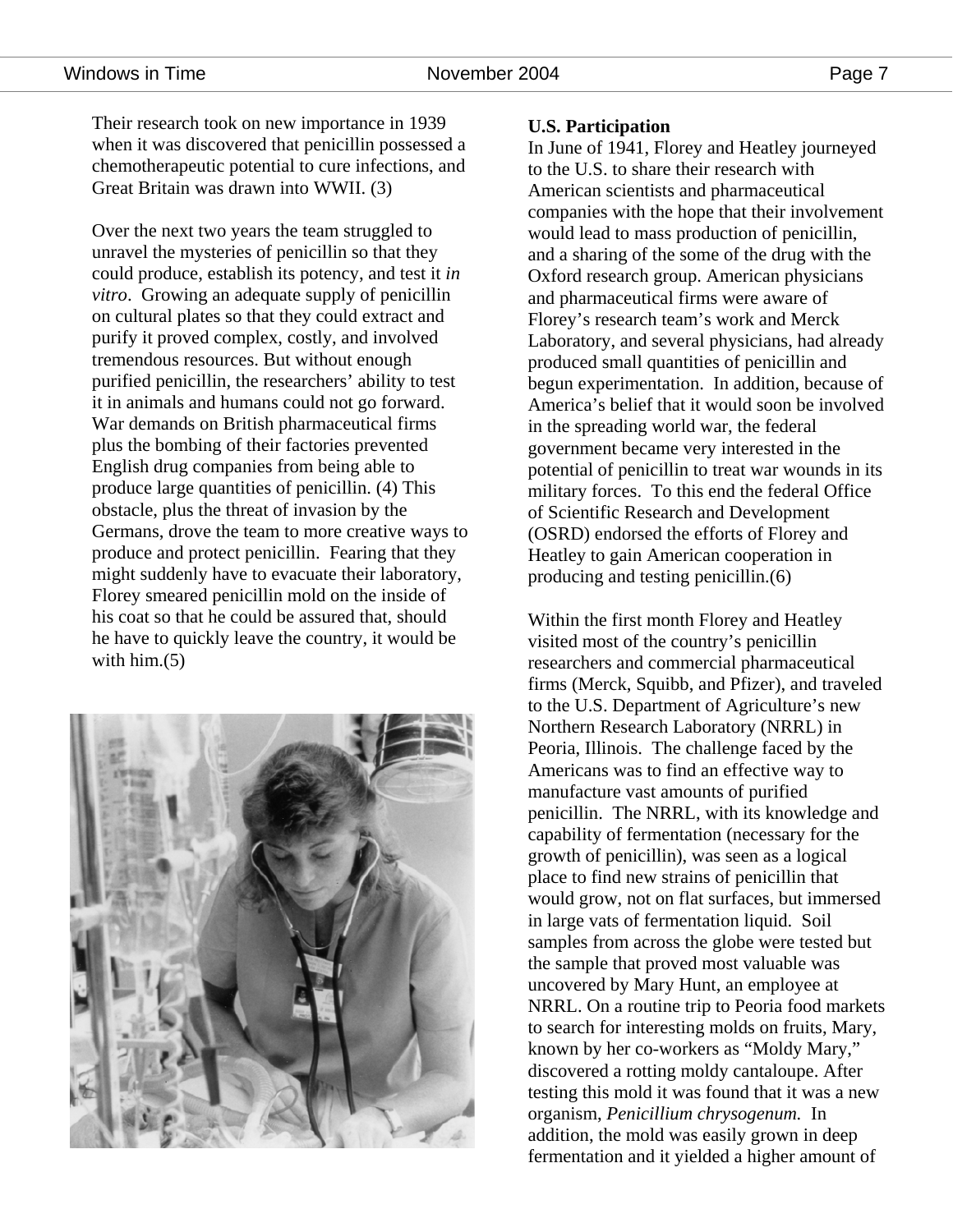penicillin than Fleming's strain of *Penicillium notatum.* (7)

The entry of American into the war in December, 1941 intensified the search for an effective production of penicillin. Joining forces, Squibb and Merck agreed to mutually devote their resources to producing penicillin and share their results with the government and other interested firms. By spring of 1942, American commercial firms were producing enough of the drug for research testing. The Committee on Medical Research, of the OSRD, soon began to distribute it to research clinical testing sites.

Florey and Heatley returned to England in 1942 to continue their work on the production and testing of penicillin among the military and civilian population. Although they were unable to reap fully the benefit of America's ability to manufacture penicillin, they did continue to work with American scientists in making significant advances in standardizing the quality and effectiveness of both kinds of penicillin.

The first American to be treated with industrially manufactured penicillin was Mrs. Ogden Miller, wife of the athletic director at Yale University. Mrs. Miller, because of a miscarriage, had been seriously ill for four weeks with streptococcal septicemia. Despite massive doses of sulfonamides her temperature ranged from 103 to 106.5 degrees, and she was listless and unresponsive. Given permission by the Research Committee to give her penicillin, the nearby Merck plant sent a supply of it to her physician on March 14, 1942. The first intravenous dose of penicillin was given at 3:30 pm on Saturday, and by 4 am Sunday morning Mrs. Miller's temperature had dropped from 105 degrees to 98.6 degrees. By Monday morning her blood cultures were devoid of bacterial growth and she was alert and requesting food. Within twelve days she was well enough to be discharged. The "miraculous" result of penicillin that Florey had claimed was dramatically made visible with her recovery. (8)

With the increase in penicillin production and testing during 1942, incidents of startling success against a variety of bacterial infections began to be reported. In 1943, the U.S. War Production Board assigned, behind the development of the atomic bomb, the manufacturing of penicillin as the nation's second highest priority. From 1943 to 1945, 85% of the nation's penicillin was reserved for military use in American and Allied troops. The remainder was distributed among 2700 research physicians for use in civilians with severe infections. (9)

In 1945, at the end of the war, Robert Coghill, Head of the Fermentation division at Peoria visited a Pfizer penicillin plant. After viewing several giant fermentation tanks, each capable of producing 10,000 gallons of crude broth, and observing a penicillin assembly line, he summed up the battle that had been fought and won for penicillin: "I stood at the end of the production line and saw 100,000 units vials of penicillin come off quicker than I could count them. It has been a long road from Fleming's Petri dish to the finished vials, [now] ready for the physicians' hands".<sup>9</sup>

In physicians' hands, penicillin continued to profoundly affect mortality and mortality rates from bacterial infections. Physicians now had successful treatment for patients with staphylococcal infections, puerperal sepsis, pneumococcal pneumonia, otitis media, bacterial meningitis, gonorrhea, and syphilis. Not only were they able to successfully treat these infections but they could do so in their offices rather than in hospitals. The variations of penicillin that became increasing available after 1950 also led to advances in major surgery, including: organ transplants, cardiac and thoracic surgery, and the management of serious burns.

#### *Continued on Page 11...*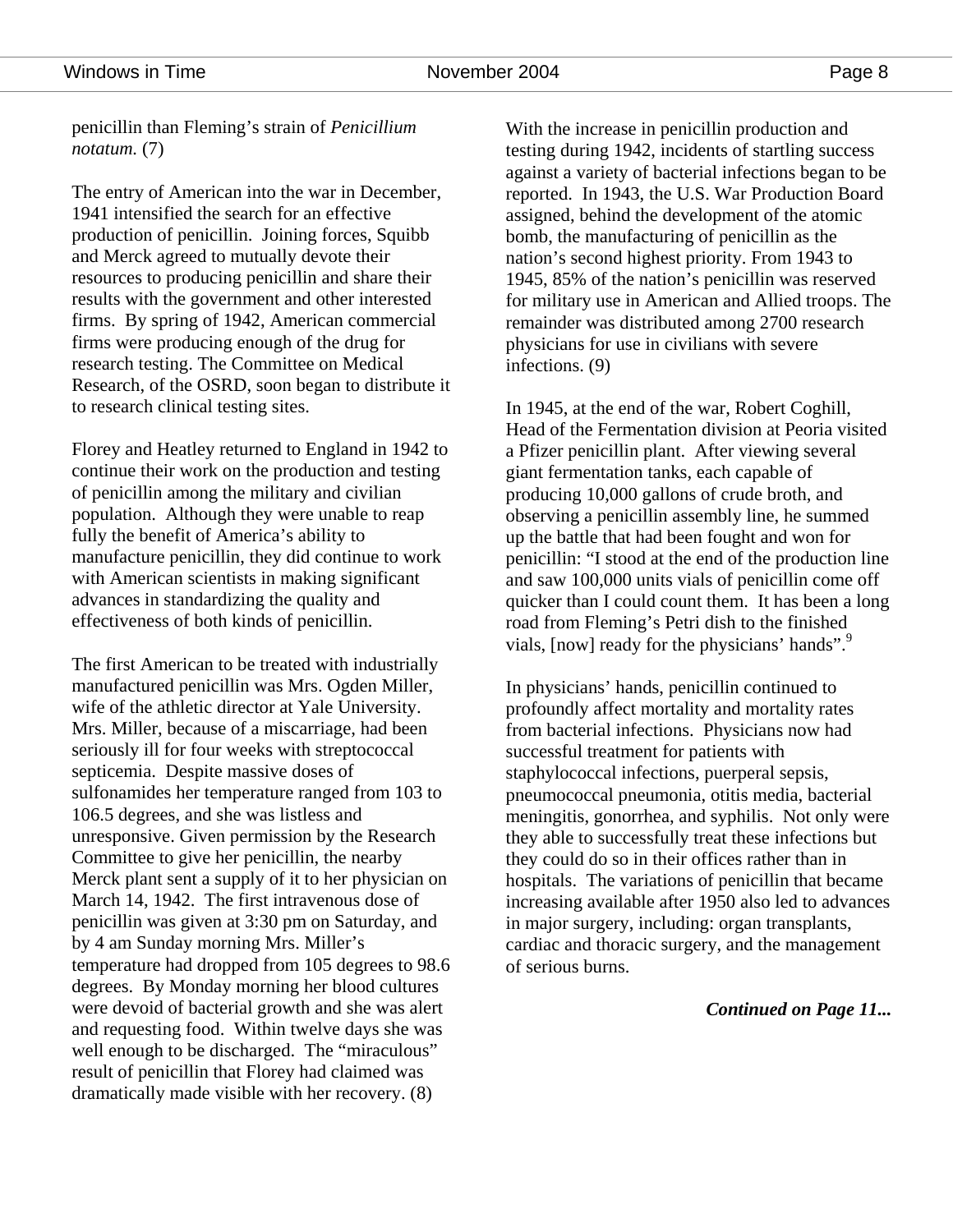### AMERICAN ASSOCIATION FOR THE HISTORY OF MEDICINE ANNUAL CONFERENCE

The AAHM's annual conference will be held in Birmingham, Alabama from April 7-10, 2005. Additional information on the program and registration information can be obtained from the AAHM's website:

http://www.histmed.org/meetings.htm

### AMERICAN ASSOCIATION FOR THE HISTORY OF NURSING ANNUAL CONFERENCE

The conference will be held September 23-25, 2005 in Atlanta, Georgia.

*Call for Abstracts.* Please submit six copies of your abstract. One copy must state complete title, author(s), address, institutional affiliation, phone number/e-mail address/fax number, and indicate whether it is for a paper, poster or panel presentation. If more than one author is listed, indicate which one is the contact person. Abstracts will be selected on the basis of merit through blind review.

Abstracts must include purpose of the study, rationale and significance, description of methodology, identification of major primary and secondary sources, findings and conclusions. Each section of the abstract should be clearly identified.

Abstracts are to be received no later than January 15, 2005. For electronic submission, see http://www.aahn.org/abstract.html.

 Mail to: Barbara Brodie RN, PhD, FAAN Chair, Abstract Review Committee 103 Surrey Road Charlottesville VA 22901-2223 bb9w@virginia.edu

## CANADIAN ASSOCIATION FOR THE HISTORY OF NURSING

The annual meeting of CAHN will be held June 16-19, 2005 in Ottawa at the Library and Archives of Canada in conjunction with the opening of the Museum of Civilization's exhibit: **Nursing: The Caring Profession**. The key note speaker will be Dr. Margarete Sandelowski, University of North Carolina, Chapel Hill.

A **Call for Abstracts** is currently underway and specific abstract information may be obtained from the Canadian Association for the History of Nursing's webpage. http://www.ualberta.ca/~jhibberd/CAHN\_ACHN

Abstracts must be received before January 21, 2005 and must be submitted by e-mail to Judith Young (judithy@primus.ca).

### SOUTHERN ASSOCIATION FOR THE HISTORY OF MEDICINE AND SCIENCE

The Southern Association for History of Medicine and Science (SAHMS) is hosting its seventh annual meeting February 25-26, 2005 in Augusta, Georgia.

The meeting will be hosted by the Medical College of Georgia and the Center for the Study of Georgia History at Augusta State University. Professor Michael Bliss of the University of Toronto will be the featured speaker.

For more information, visit: http://www.ced.aug.edu/SAHMS.htm

**Index Catalogue of the Library of the Surgeon-General's Office** is now available on the World Wide Web at http://undexcat.nlm.nih.gov.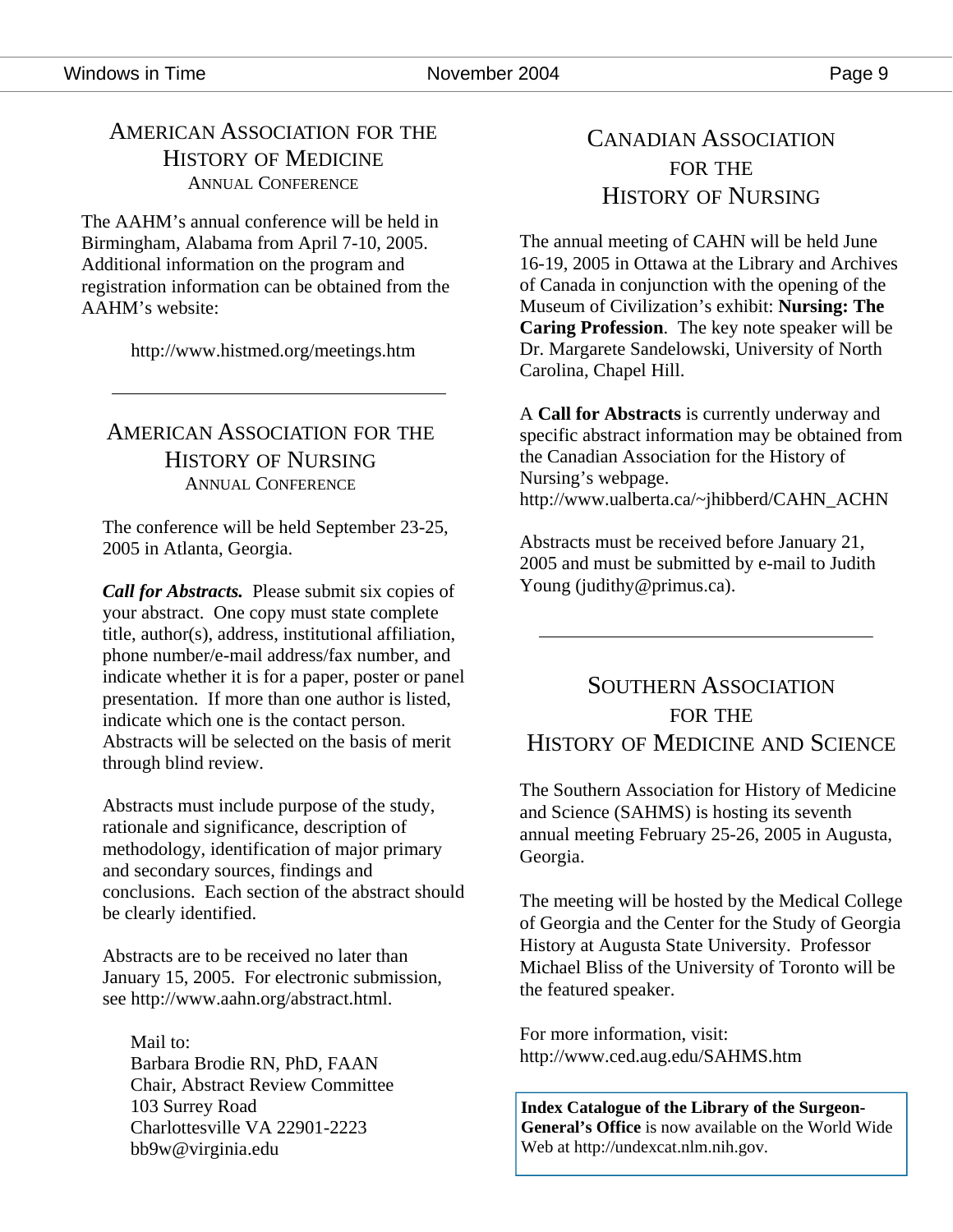## CENTER CONTRIBUTORS MAY 2004 - NOVEMBER 2004

## RANDOLPH SOCIETY

Lorraine and William Albrecht Alumni Council Janice Peacock Bellack Barbara Bancroft Becky Bowers Barbara Brodie Sue and Dudley Bryant Janet Colaizzi Thelma Cook Linda and George Davies Virginia Dericks Pauline Dessertine Barbara Dunn Annette Gibbs John and Doris Harlan Julie and Cal Howard Arlene Keeling John Kirschgessner Kathleen Koon Joan Lynaugh NAPNAP Joanne Peach Rita and John Pickler Doris Schell Denise Geolot Sherer Jeanette Waits Keith and Patricia Woodard

## PEMBER SOCIETY

Linda and George Davies\* Janet Fickeissen Kathleen Kennedy Sylvia and Jim Rinker\*

## BEAZLEY SOCIETY

Allison Crews\*\* Pat Cloonan Doris and Charles Greiner\* Col. Cynthia Gurney Carol Hemstadter Burden S. Lundgren Anne Oboyski Jeanette and Wade Lancaster\* Virginia Leake Yu-Shen Lin

## CENTER SUPPORTER

Barbara Gaines Laura Markman Martha Jefferson Hospital Roberta Romeo Ellen D. White Carol Solo

## FRIENDS OF THE CENTER

Gladys and William Harris Virginia Lee\* Dorothy Ludbom Virginia Ohlson David Strider Ellen Stout University of Virginia School of Nursing Sharon and Robert Utz\*

## **ACQUISITIONS**

**D. Conway**: *PHN Nurse's Cap*  **R. Ellington***: Nursing texts*  **J. Peach**: *Purple Heart Medals, WWII* **L. Pegau**: *Letters C.L. Wills* **B. Thomas**: *Cadet & UVA Memorabilia*  **J. Triplett**: *Autobiography & books* **J. Waits**: *Paper C. Benoist*

*In Memoriam* 

**\*John Wynbeek \*\*Nancye Page** 



The Center for Nursing Historical Inquiry sincerely appreciates your support!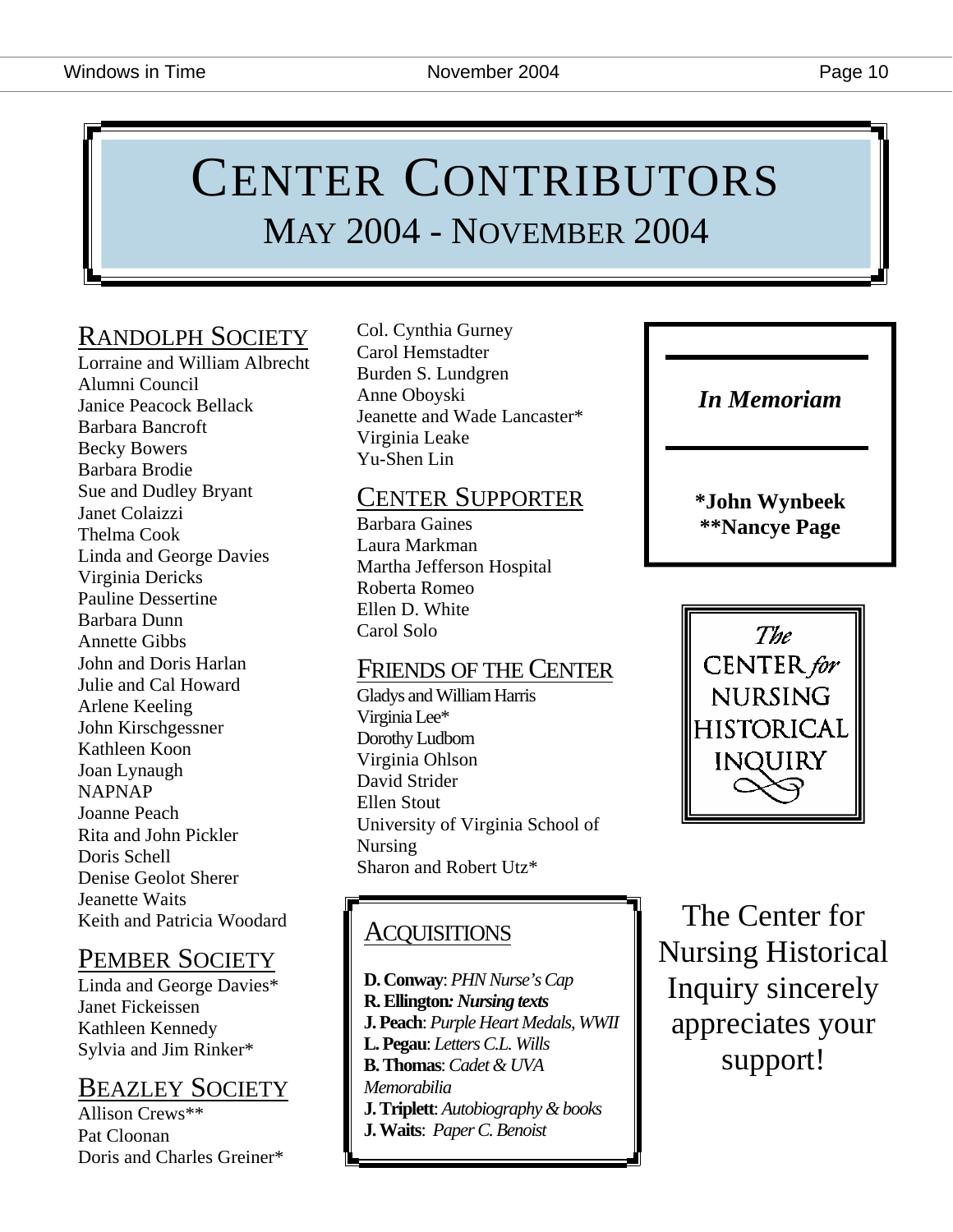Windows in Time **November 2004** Page 11

#### **The Search for Penicillin**  *Continued from Page 8.*

So impressed was the world with the power of penicillin that in December of 1945 the Nobel Prize for Physiology and Medicine was awarded to Alexander Fleming, Howard Florey, and Ernst Chain "for their joint discovery of penicillin and its curative action in various infectious diseases." Heatley's work, although recognized as important, was not deemed an original contribution to the advancement of science. Over the years many honors were bestowed on Fleming, Florey, and Chain but Fleming captured the biggest of the prizes by always being remembered as the "father of penicillin".

Certainly the original discovery and production of insulin was done in Great Britain but the work of the American pharmaceutical firms was essential to the rapid manufacturing of penicillin. Acting in unison to develop penicillin, they were able to save millions of lives during the war and after it. Thus, the path of modern medicine was indelibly changed by the creation and production of the first of the granddaddy of all microbial drugs penicillin.

#### **References**

1) Gwen Macfarlane. (1979). *Howard Florey.* Oxford: Oxford University Press. p. 330-331. 2) Gwen Macfarlane. (1984). *Alexander Fleming*. Cambridge: Harvard University Press. p. 118-134. 3) Eric Lax (2004). *The Mold in Dr. Florey's Coat.* New York: Henry Holt and Company. p. 59-98. 4) David Wilson. (1976). *In Search of Penicillin*. New York: Alfred Knopf. p. 216-226. 5) Milton Wainwright. (1990). *Miracle Cure.*  Cambridge: Basil Blackwell, Inc. p. 6. 6) John Sheehan (1982) *The Enchanted Ring*. Cambridge: MIT Press, p. 51-56. 7) Wainwright, p.63. 8) Gladys L. Hobby. (1985). *Penicillin: Meeting the Challenge.* New Haven: Yale University Press. p. 145-146. 9) Wainwright, p.63.

## *Snippets from the Past*

## THE SICK ROOM

 "If a child is to have a long illness, like scarlet fever or typhoid, which confines him to one room for any length of time, great care should be taken to see that the room is suitable for him. It should be situated at the top of the house, as germs fly upwards, and it will therefore be much easier to prevent others from taking the disease …. Plenty of sunshine should be admitted to the room and the floor should either be hardwood or linoleum which can be wiped up daily…..

The mother should wear a wash dress and keep her hair covered by a pretty cap while in the sickroom … she should change her dress and cap and wash her face and hands before going to another part of the house. A wet sheet hung at the door (soaked with a solution of carbolic acid) will help keep germs from flying about the entire house.

...after the illness has passed the sickroom must be fumigated with sulphur. The room must be made practically air-tight, all windows closed; cotton batting stuffed into cracks and keyholes or paper pasted over them. All bureau draws, closets and cupboards should be left open to be fumigated. ...the room should be sealed for 12 to 24 hours. After fumigation, the walls, floor and furniture should be washed with bichlorid of mercury or with carbolic acid.

The room's bedding, blankets, and toys, if they can't be burned, should be steamed, washed or boiled as an added precaution. The room should then be exposed to sun and air for at least 24 hours, or better, for several days [before using it again]."

*The Home of Sick Children* (1916) Emelyn Lincoln Coolidge, M.D. New York: D. Appleton and Company, p. 1-3.